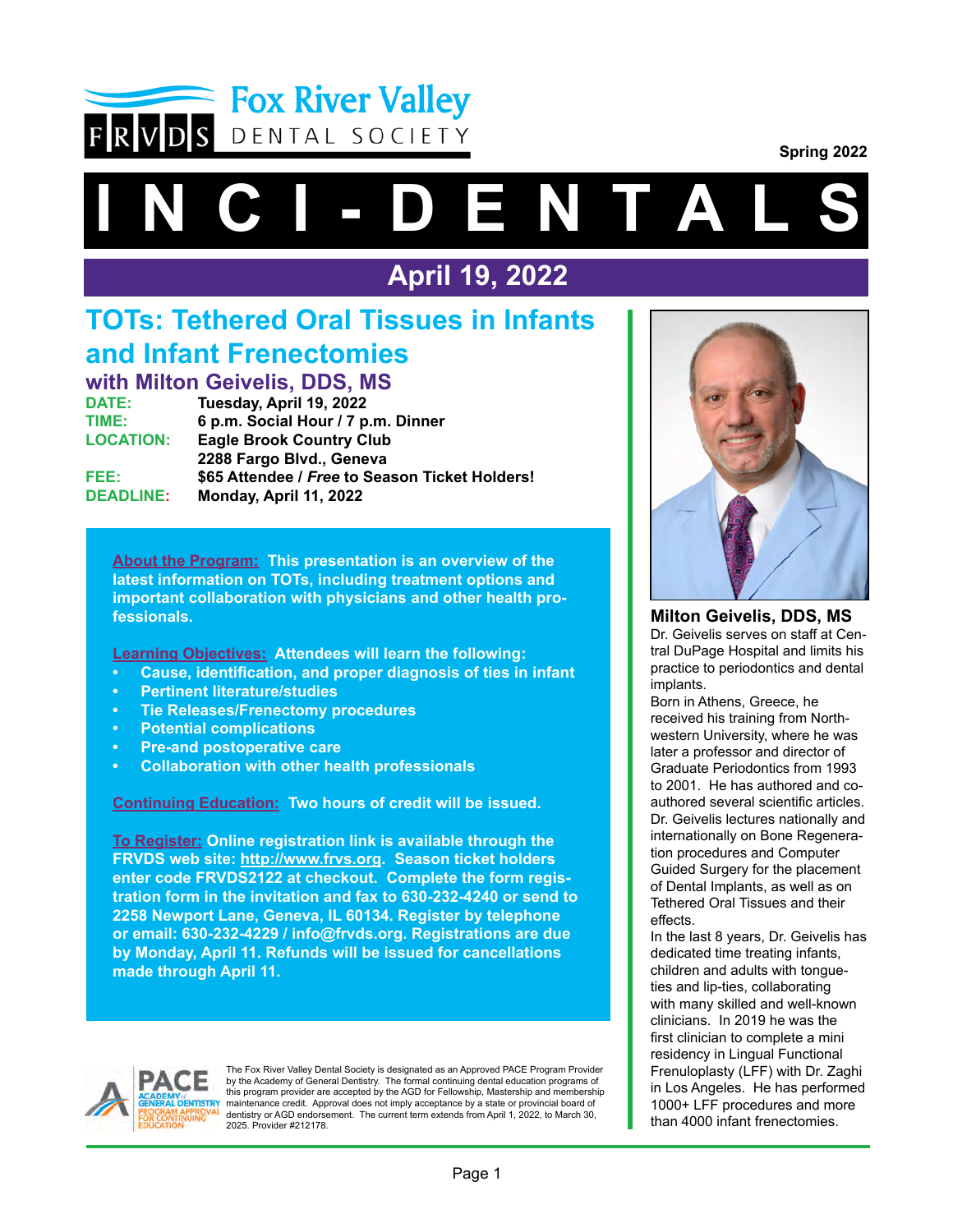## **I N C I - D E N T A L S**

#### **THE FOX RIVER VALLEY DENTAL SOCIETY** PHONE: 630-232-4229

FAX: 630-232-4240 email: info@frvds.org web site: www.frvds.org

**Executive Board: President** Ramona Bosma, DDS

**Vice President/Prog. Chair.** Sonia Belani, DDS

**Treasurer** William Trahan, DDS

**Secretary** Joseph Wolski, DDS

**Past-President** Brian Penniall, DDS

#### **Board Members:** Ellena Kontos-Vranas, DDS Valerie Sefton, DDS Odin Waite, DDS Allison Wolski, DMD Michael Schiling, DDS Open Position TBD

**Board Member Emeritus:** Frank Maggio, DDS

**Executive Director:** Maureen Emma Radecki

All expressions of opinion and all statements of supposed fact are published on the authority of the writer over whose signature they appear, and are not to be regarded as expressing the view of The Fox River Valley Dental Society unless such statements or opinions have been adopted by its representatives. *This publication solicits announcements, essays and articles of interest to the general membership of The Fox River Valley Dental Society. Articles must include name and address of writer and should be no longer than 500 words.*

# **FRVDS 2022-2023 Slate of Officers**

**President** Sonia Belani, DDS Geneva

**Vice President/Program Chair** William Trahan, DDS St. Charles

> **Treasurer** Joseph Wolski, DDS St. Charles

> **Secretary** Alllison Wolski, DDS St. Charles

**Immediate Past-President** Ramona Bosma, DDS Sycamore / DeKalb

**Current Board Members** Ellena Kontos-Vranas, DDS St. Charles

> Valerie Sefton, DDS Elgin

Odin Waite, DDS Elgin

Michael Schuiling, DDS Elgin

Open Position TBD

**Incoming Board Member** Brian Penniall, DDS St. Charles

**Board Member Emeritus** Frank Maggio, DDS Elgin

This slate of officers and board members will be voted on at the April continuing education meeting at Eagle Brook Country Club. Terms begin July 1.

# **FRVDS Seeking Board Member**

The FRVDS Board of Directors is seeking to fill one open position. Term would begin immediately. Board members serve for three years, upon which time they may opt to serve as an Executive Board member. If you are interested in serving on the Board of Directors, please contact the FRVDS office for more details.

# **Delegates and Alternates to Annual Session**

Four alternates positions are open for FRVDS for the ISDS House of Delegates this September 9-10. Alternates are requested to serve in the absence of delegates, should they be unable to fulfill their commitment. Delegates and Alternates must be submitted to ISDS by April 8.

The 2022 Annual Session will take place in Normal at the Bloomington - Normal Hotel & Conference Center. If you would like to participate in the legislative process, this is an excellent opportunity to represent your peers in dentistry.

Please contact the FRVDS office if you would like to serve, 630-232- 4229. Further details about Annual Session are available on the ISDS web site: [www.isds.org](https://www.isds.org/eventseducation/annual-session).

#### **Delegates**

Frank Maggio Ramona Bosma Sonia Belani Odin Waite

#### **Alternates**

4 positions open

Please notify the FRVDS office of your interest ASAP: 630-232-4229; or [mradecki@frvds.org](mailto:mradecki%40frvds.org?subject=Willing%20to%20Serve%20as%20an%20Alternate%20).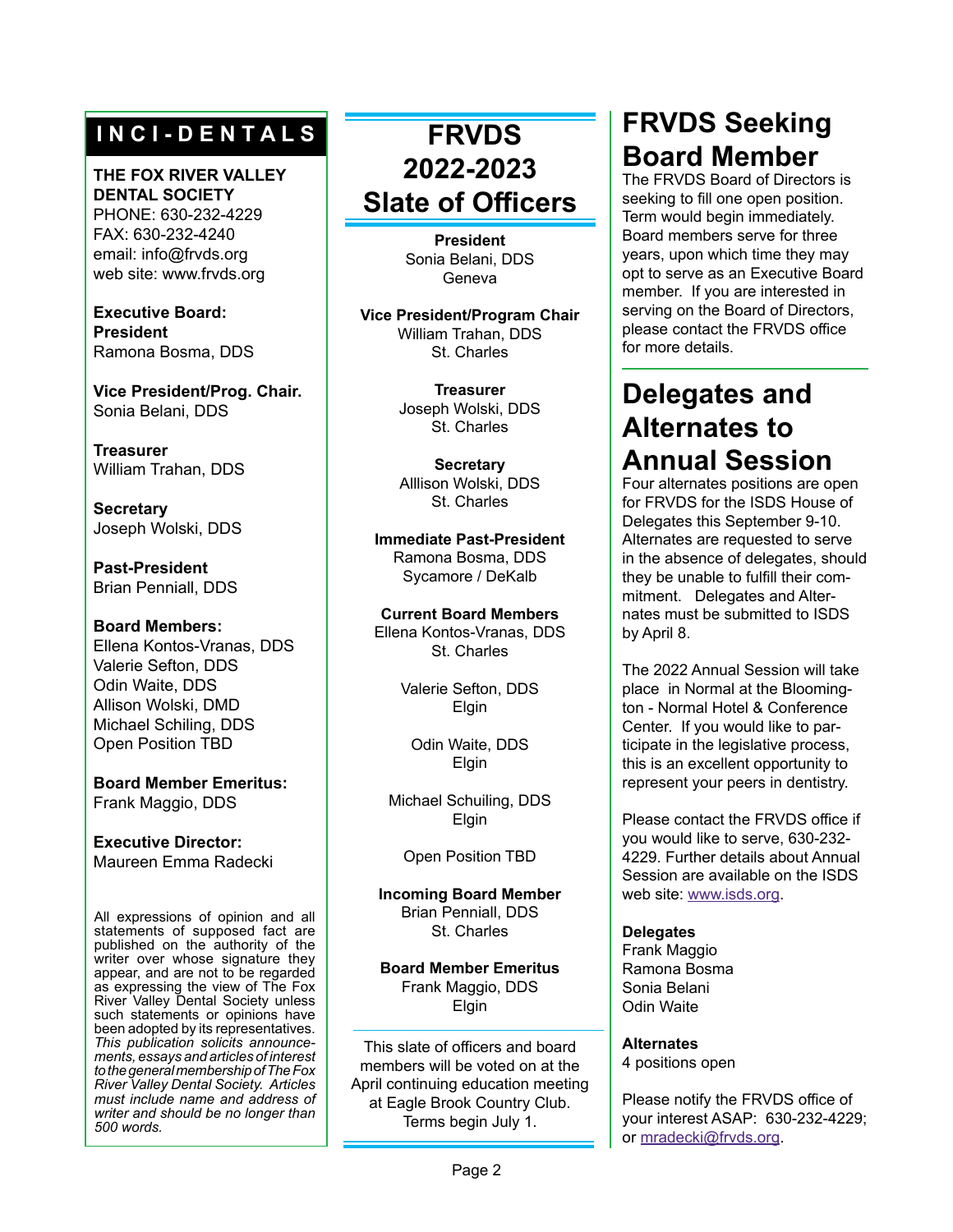#### **Save these Dates: Scheduled 2022-2023 Meetings and Social Events**

**This Summer, Meeting Registration will be Available at the Following Link:** <https://ebusiness.ada.org/Meetings/DefaultPo3.aspx?PO3ORGAPICODE=ILFRV87G87T8G8B>

A clickable link on the FRVDS web site will take you there, too: [http://www.frvds.org/](http://www.frvds.org)

Simply log into the online registration site using your ADA number and password. If you need assistance, contact Maureen Radecki at the FRVDS office [mradecki@frvds.org](mailto:mradecki%40frvds.org?subject=Willing%20to%20Serve%20as%20an%20Alternate%20).

**Please note:** You will be notified by email when meeting registration for 2022-2023 becomes available.

#### **FRVDS Program Calendar**

#### **2022**

| <b>DAY/DATE</b>                                         | <b>TIME</b>                                                                                                                                                                                         | <b>LOCATION</b>                                             | <b>TOPIC/SPEAKER</b>                                     |  |  |  |
|---------------------------------------------------------|-----------------------------------------------------------------------------------------------------------------------------------------------------------------------------------------------------|-------------------------------------------------------------|----------------------------------------------------------|--|--|--|
| SEPTEMBER 9-10, 2022 - ISDS ANNUAL SESSION - NORMAL, IL |                                                                                                                                                                                                     |                                                             |                                                          |  |  |  |
| Wednesday<br>September 14, 2022                         | 11:30 a.m. lunch White Eagle Golf Club<br><b>Annual Golf Outing</b><br>Joint outing with Will County D.S.<br>3400 Club Drive<br>1:30 p.m. golf<br>5:30 p.m.cocktails Naperville<br>6:30 p.m. dinner |                                                             |                                                          |  |  |  |
| *Tuesday<br><b>September 20, 2022</b>                   | 6:00 p.m./<br>7:00 p.m.                                                                                                                                                                             | <b>Riverside Receptions</b><br>35 N. River Lane, Geneva     | <b>Dentistry Uncorked</b><br>Ryan Vet                    |  |  |  |
| *Tuesday<br><b>November 15, 2022</b>                    | 6:00 p.m./<br>7:00 p.m.                                                                                                                                                                             | <b>Eagle Brook Country Club</b><br>2288 Fargo Blvd., Geneva | <b>The Endodontic Source Code</b><br>William Nudera, DDS |  |  |  |
|                                                         |                                                                                                                                                                                                     |                                                             |                                                          |  |  |  |

| 2023                                                                              |                         |                                                             |                                                                 |  |  |  |
|-----------------------------------------------------------------------------------|-------------------------|-------------------------------------------------------------|-----------------------------------------------------------------|--|--|--|
| FEBRUARY 2023 - NATIONAL CHILDREN'S DENTAL HEALTH MONTH                           |                         |                                                             |                                                                 |  |  |  |
| FEBRUARY 23-25, 2023 - 158TH CHICAGO MIDWINTER MEETING - McCORMICK PLACE, CHICAGO |                         |                                                             |                                                                 |  |  |  |
| *Tuesday<br><b>March 21, 2023</b><br>Joint meeting with Aurora Dental Society     | 6:00 p.m./<br>7:00 p.m. | <b>Aurora Country Club</b><br>1548 W. Prairie Rd., Aurora   | <b>Soft Tissue Grafting and Photography-</b><br>Fadi Hasan, DDS |  |  |  |
| *Tuesday<br>April 18, 2023                                                        | 6:00 p.m./<br>7:00 p.m. | <b>Eagle Brook Country Club</b><br>2288 Fargo Blvd., Geneva | TBD                                                             |  |  |  |

6:00 pm/7:00 pm = cash bar at 6:00 pm; dinner at 7:00 pm; presentation begins immediately following dinner

**\*THE MEETINGS WITH THIS SYMBOL ARE INCLUDED WITH YOUR SEASON TICKET. SEASON TICKETS CAN BE PURCHASED THIS SUMMER WHEN YOU RECEIVE THE FRVDS PROGRAM DETAILS. AS A SEASON TICKET HOLDER, PLEASE REMEMBER TO REGISTER ONLINE OR THROUGH THE FRVDS OFFICE FOR EVERY MEETING. THANK YOU!**

 **Phone: 630-232-4229 / Fax: 630-232-4240 / e-mail: [mradecki@frvds.org](mailto:mradecki%40frvds.org?subject=Meeting%20Registration)**

#### **Watch your email inbox this summer for further details!**